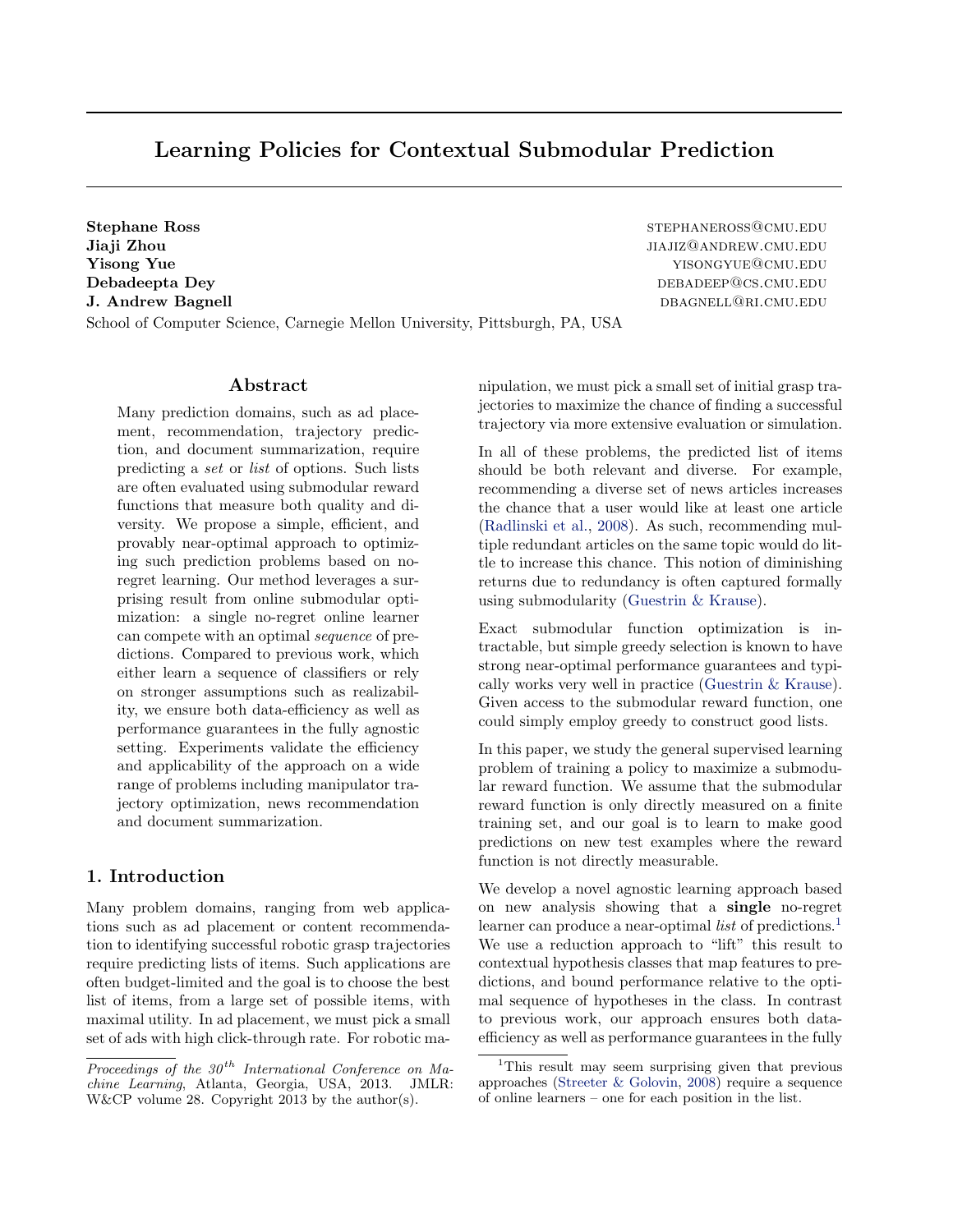agnostic setting. Moreover, our approach is simple to implement and easily integrates with conventional offthe-shelf learning algorithms. Empirical evaluations show our approach to be competitive with or exceed the state-of-the-art performance on a variety of problems, ranging from trajectory prediction in robotics to extractive document summarization.

# 2. Related Work

The problem of learning to optimize submodular reward functions from data, both with and without contextual features, has become increasingly important in machine learning due to its diverse application areas. Broadly speaking, there are two main approaches for this setting. The first aims to identify a model within a parametric family of submodular functions and then use the resulting model for new predictions. The second attempts to learn a strategy to directly predict a list of elements by decomposing the overall problem into multiple simpler learning tasks.

The first approach [\(Yue & Joachims,](#page-8-0) [2008;](#page-8-0) [Yue &](#page-8-0) [Guestrin,](#page-8-0) [2011;](#page-8-0) [Lin & Bilmes,](#page-8-0) [2012;](#page-8-0) [Raman et al.,](#page-8-0) [2012\)](#page-8-0) involves identifying the parameterization that best matches the submodular rewards of the training instances. These methods are largely limited to learning non-negative linear combinations of features that are themselves submodular, which often restricts their expressiveness. Furthermore, while good sample complexity results are known, these guarantees only hold under strong realizability assumptions where submodular rewards can be modeled exactly by such linear combinations [\(Yue & Guestrin,](#page-8-0) [2011;](#page-8-0) [Raman et al.,](#page-8-0) [2012\)](#page-8-0). Recent work on Determinental Point Processes (DPPs) [\(Kulesza & Taskar,](#page-8-0) [2011\)](#page-8-0) provide a probabilistic model of sets, which can be useful for the tasks that we consider. These approaches, while appealing, solve a potentially unnecessarily hard problem in first learning a holistic list evaluation model, and thus may compound errors by first approximating the submodular function and then approximately optimizing it.

The second, a learning reduction approach, by contrast, decomposes list prediction into a sequence of simpler learning tasks that attempts to mimic the greedy strategy [\(Streeter & Golovin,](#page-8-0) [2008;](#page-8-0) [Radlinski](#page-8-0) [et al.,](#page-8-0) [2008;](#page-8-0) [Streeter et al.,](#page-8-0) [2009;](#page-8-0) [Dey et al.,](#page-8-0) [2012\)](#page-8-0). In [\(Dey et al.,](#page-8-0) [2012\)](#page-8-0), this strategy was extended to the contextual setting by a reduction to cost-sensitive classification. Essentially, each learning problem aims to best predict an item to add to the list, given features, so as to maximize the expected marginal utility. This approach is flexible, in that it can be used with most common hypothesis classes and arbitrary features. Because of this decomposition, the full model class (all possible sequences of predictors) is often quite expressive, and allows for agnostic learning guarantees.<sup>2</sup> This generality comes at the expense of being significantly less data-efficient than methods that make realizability assumptions such as [\(Yue & Guestrin,](#page-8-0) [2011;](#page-8-0) [Raman et al.,](#page-8-0) [2012\)](#page-8-0), as the existing approach learns a different classifier for each position in the list.

Compared with related work, our approach enjoys the benefits of being both data-efficient while ensuring strong agnostic performance guarantees. We do so by developing new analysis for online submodular optimization which yields agnostic learning guarantees while learning a **single** data-efficient policy.

# 3. Background

Let  $\mathcal S$  denote the set of possible items to choose from (e.g. ads, sentences, grasps). Our objective is to pick a list of items  $L \subseteq \mathcal{S}$  to maximize a reward function f that obeys the following properties:<sup>3</sup>

- 1. Monotonicity: For any lists  $L_1, L_2, f(L_1) \leq$  $f(L_1 \oplus L_2)$  and  $f(L_2) \leq f(L_1 \oplus L_2)$
- 2. Submodularity: For any lists  $L_1, L_2$  and item  $s \in \mathcal{S}, f(L_1 \oplus s) - f(L_1) \geq f(L_1 \oplus L_2 \oplus s)$  $f(L_1 \oplus L_2).$

Here, ⊕ denotes the concatenation operator. Intuitively, monotonicity implies that adding more elements never hurts, and submodularity captures the notion of diminishing returns (i.e. adding an item to a long list increases the objective less than when adding it to a shorter sublist). We further assume for simplicity that f takes values in [0, 1], and that  $f(\emptyset) = 0$ where  $\emptyset$  denotes the empty list. We will also use the shorthand  $b(s|L) = f(L \oplus s) - f(L)$  to denote the marginal benefit of adding the item s to list L.

A simple example submodular function that repeatedly arises in many domains is one that takes value 0 until a suitable instance is found, and then takes on value 1 thereafter. Examples include the notion of "multiple choice" learning as in [\(Dey et al.,](#page-8-0) [2012;](#page-8-0) [Guzman-Rivera et al.,](#page-8-0) [2012\)](#page-8-0) where a predicted set of options is considered successful if any predicted item is deemed correct, and abandonment in ad placement [\(Radlinski et al.,](#page-8-0) [2008\)](#page-8-0) where success is measured by

<sup>&</sup>lt;sup>2</sup>This first strategy of learning the parameters of a submodular function can be seen as a special case of this second approach (see section [5.1\)](#page-4-0).

<sup>&</sup>lt;sup>3</sup>"Lists" generalize the notion of "set" more commonly used in submodular optimization, and enables reasoning about item order and repeated items [\(Streeter & Golovin,](#page-8-0) [2008\)](#page-8-0). One may consider sets where appropriate.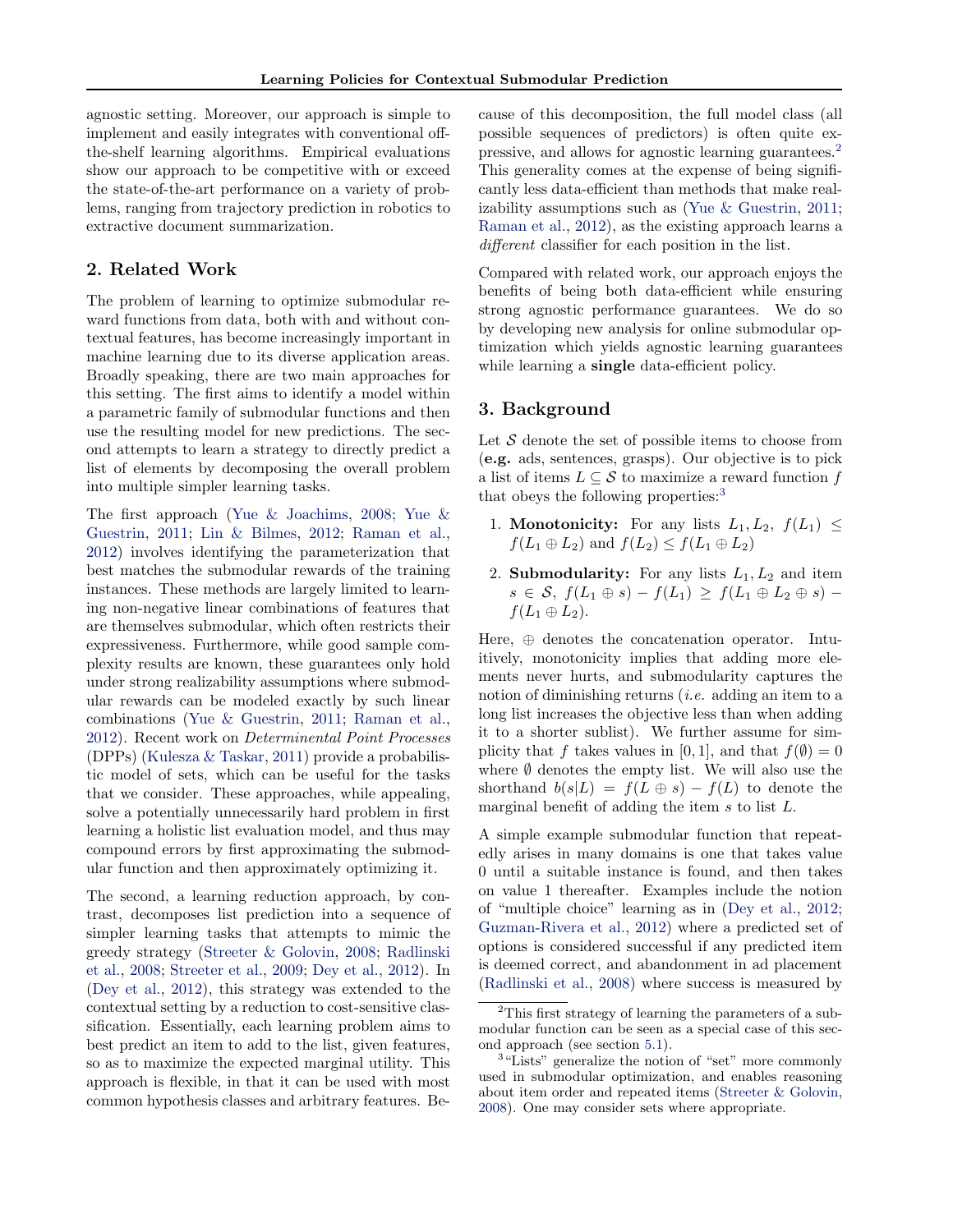<span id="page-2-0"></span>whether any predicted advertisement is clicked on.

We consider reward functions that may depend on some underlying state  $x \in \mathcal{X}$  (e.g. a user, environment of the robot, a document, etc.). Let  $f_x$  denote the reward function for state x, and assume that  $f_x$  is monotone submodular for all  $x$ .

#### 3.1. Learning Problem

Our task consists in learning to construct good lists of pre-specified length k under some unknown distribution of states D (e.g. distribution of users or documents we have to summarize). We consider two cases: context-free and contextual.

Context-Free. In the context-free case, we have no side-information about the current state (i.e. we do not observe anything about  $x$ ). We quantify the performance of any list  $L$  by its expected value:

$$
F(L) = \mathbb{E}_{x \sim D}[f_x(L)].
$$

Note that  $F(L)$  is also monotone submodular. Thus the clairvoyant greedy algorithm with perfect knowledge of D can find a list  $\hat{L}_k$  such that  $F(\hat{L}_k) \geq$  $(1 - 1/e)F(L_k^*),$  were  $L_k^* = \text{argmax}_{L:|L|=k} F(L)$ . Although  $D$  is unknown, we assume that we observe samples of the objective  $f_x$  during training. Our goal is thus to develop a learning approach that efficiently converges, both computationally and statistically, to the performance of the clairvoyant greedy algorithm.

Contextual. In the contextual case, we observe sideinformation in the form of features regarding the state of the world. We "lift" this problem to a hypothesis space of policies  $(i.e.$  multi-class predictors) that map features to items.

Let  $\Pi$  denote our policy class, and let  $\pi(x)$  denote the prediction of policy  $\pi \in \Pi$  given side-information describing state x. Let  $L_{\pi,k} = (\pi_1, \pi_2, \ldots, \pi_k)$  denote a list of policies. In state  $x$ , this list of policies will predict  $L_{\pi,k}(x) = (\pi_1(x), \pi_2(x), \ldots, \pi_k(x))$ . We quantify performance using the expected value:

$$
F(L_{\pi}) = \mathbb{E}_{x \sim D}[f_x(L_{\pi}(x))].
$$

It can be shown that  $F$  obeys both monotonicity and submodularity with respect to appending policies [\(Dey et al.,](#page-8-0) [2012\)](#page-8-0). Thus, a clairvoyant greedy algorithm that sequentially picks the policy with highest expected benefit will construct a list  $\hat{L}_{\pi,k}$  such that  $F(\hat{L}_{\pi,k}) \geq (1 - 1/e)F(L_{\pi,k}^*),$  where  $L_{\pi,k}^* =$  $\operatorname{argmax}_{L_{\pi}:|L_{\pi}|=k} F(L_{\pi})$ . As before, our goal is to develop a learning approach (for learning a list of policies) that efficiently competes with the performance of the clairvoyant greedy algorithm.

Algorithm 1 Submodular Contextual Policy (SCP) Algorithm in context-free setting.

|                     | <b>Input:</b> Set of items $S$ , length m of list to construct,                                    |
|---------------------|----------------------------------------------------------------------------------------------------|
|                     | length $k$ of best list to compete against, online learner                                         |
|                     | <b>PREDICT</b> and UPDATE functions.                                                               |
| for $t = 1$ to T do |                                                                                                    |
|                     | Call online learner $PREDICT()$ m times to construct list                                          |
|                     | $L_t$ . (e.g. by sampling m times from online learner's                                            |
|                     | internal distribution over items).                                                                 |
|                     | Evaluate list $L_t$ on a sampled state $x_t \sim D$ .                                              |
|                     | For all $s \in \mathcal{S}$ , define its discounted cumulative benefit:                            |
|                     | $r_t(s) = \sum_{i=1}^m (1 - 1/k)^{m-i} b(s L_{t,i-1}, x_t).$                                       |
|                     | For all $s \in \mathcal{S}$ : define loss $\ell_t(s) = \max_{s' \in \mathcal{S}} r_t(s') - r_t(s)$ |
|                     | Call online learner update with loss $\ell_t$ : UPDATE( $\ell_t$ )                                 |
| end for             |                                                                                                    |

#### 4. Context-free List Optimization

We first consider the context-free setting. Our algorithm, called Submodular Contextual Policy (SCP), is described in Algorithm 1. SCP requires an online learning algorithm subroutine (denoted by UPDATE) that is no-regret with respect to a bounded positive  $\cos$  function,<sup>4</sup> maintains an internal distribution over items for prediction, and can be queried for multiple predictions (i.e. multiple samples).<sup>5</sup> In contrast to prior work [\(Streeter & Golovin,](#page-8-0) [2008\)](#page-8-0), SCP employs only a single online learning in the inner loop.

SCP proceeds by training over a sequence of states  $x_1, x_2, \ldots, x_T$ . At each iteration, SCP queries the online learner to generate a list of  $m$  items (via PRE-DICT, e.g. by sampling from its internal distribution over items), evaluates a weighted cumulative benefit of each item on the sampled list to define a loss related to each item, and then uses the online learner (via Update) to update its internal distribution.

During training, we allow the algorithm to construct lists of length  $m$ , rather than  $k$ . In its simplest form, one may simply choose  $m = k$ . However, it may be beneficial to choose  $m$  differently than  $k$ , as is shown later in the theoretical analysis.

Perhaps the most unusual aspect is how loss is defined using the weighted cumulative benefits of each item:

$$
r_t(s) = \sum_{i=1}^{m} (1 - 1/k)^{m-i} b(s|L_{t,i-1}, x_t),
$$
 (1)

where  $L_{t,i-1}$  denotes the first  $i-1$  items in  $L_t$ , and

$$
b(s|L_{t,i-1},x_t) = f_{x_t}(L_{t,i-1} \oplus s) - f_{x_t}(L_{t,i-1}).
$$
 (2)

 $4$ See Section [4.1](#page-3-0) and [\(3\)](#page-3-0) for a definition of no-regret.

<sup>5</sup>Algorithms that meet these requirements include Randomized Weighted Majority [\(Littlestone & Warmuth,](#page-8-0) [1994\)](#page-8-0), Follow the Leader [\(Kalai & Vempala,](#page-8-0) [2005\)](#page-8-0), EXP3 [\(Auer et al.,](#page-8-0) [2003\)](#page-8-0), and many others.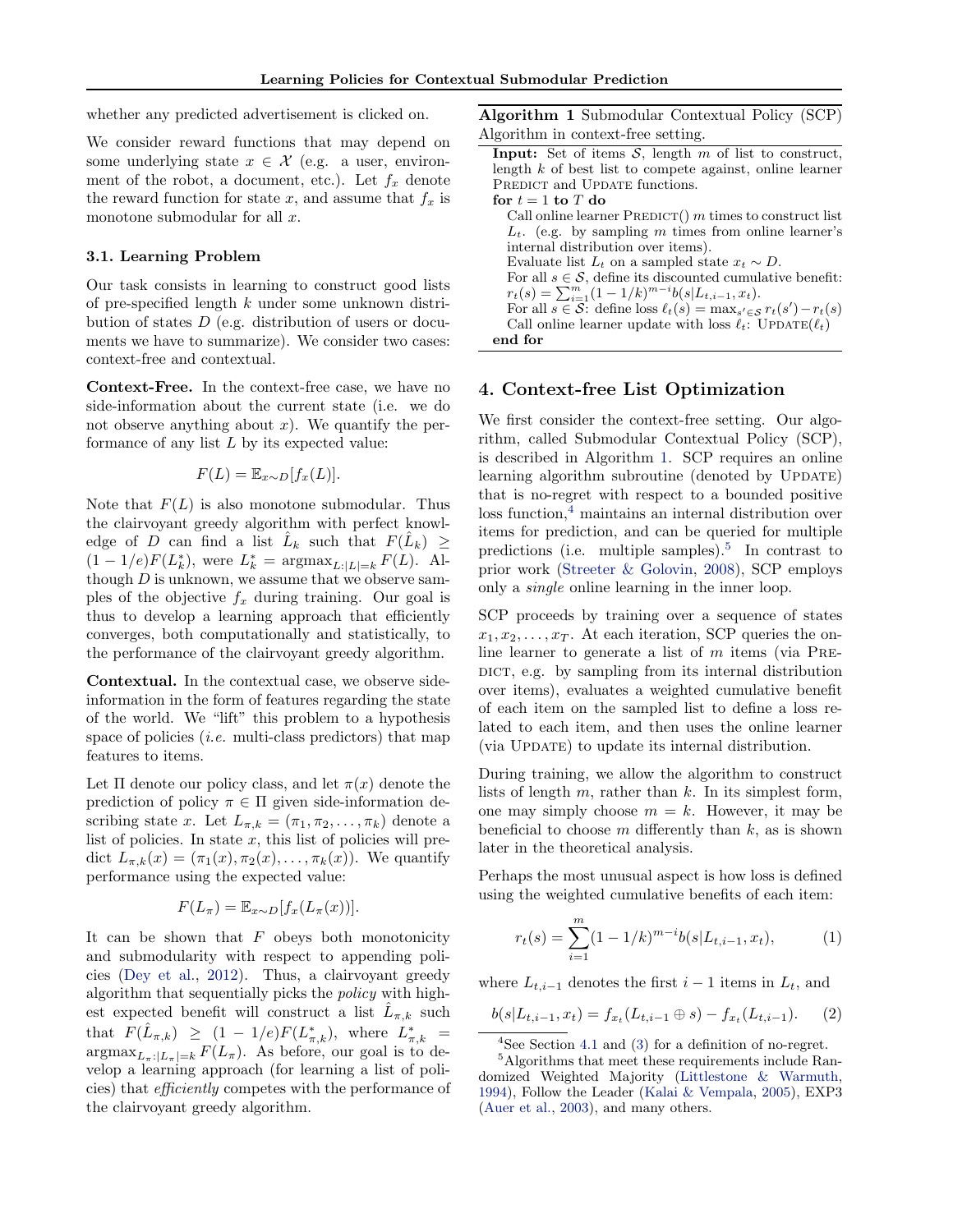<span id="page-3-0"></span>Intuitively, [\(1\)](#page-2-0) represents the weighted sum of benefits of item s in state  $x_t$  had we added it at any intermediate stage in  $L_t$ . The benefits at different positions are weighed differently, where position  $i$  is adjusted by a factor  $(1-1/k)^{m-i}$ . These weights are derived via our theoretical analysis, and indicate that benefits in early positions should be more discounted than benefits in later positions. Intuitively, this weighting has the effect of rebalancing the benefits so that each position contributes more equally to the overall loss.<sup>6</sup>

SCP requires the ability to directly measure  $f_x$  in each training instance  $x_t$ . Directly measuring  $f_{x_t}$  enables us to obtain loss measurements  $\ell_t(s)$  for any  $s \in \mathcal{S}$ . For example, in document summarization  $f_x$  corresponds to the ROUGE score [\(Lin,](#page-8-0) [2004\)](#page-8-0), which can be evaluated for any generated summary given expert annotations which are only available for training instances.

In principle, SCP can also be applied in partial feedback settings, e.g. ad placement where the value  $f_{x_t}$  is only observed for some items (e.g. only the displayed ads), by using bandit learning algorithms instead (e.g. EXP3 [\(Auer et al.,](#page-8-0) [2003\)](#page-8-0)).<sup>7</sup> As this is an orthogonal issue, most of our focus is on the full information case.

#### 4.1. Theoretical Guarantees

We now show that Algorithm [1](#page-2-0) is no-regret with respect to the clairvoyant greedy algorithm's expected performance over the training instances. Our main theoretical result provides a reduction to an online learning problem and directly relates the performance of our algorithm on the submodular list optimization problem to the standard online learning regret incurred by the subroutine.

Although Algorithm [1](#page-2-0) uses only a single instance of an online learner subroutine, it achieves the same performance guarantee as prior work [\(Streeter & Golovin,](#page-8-0) [2008;](#page-8-0) [Dey et al.,](#page-8-0) [2012\)](#page-8-0) that employ k separate instances of an online learner. This leads to a surprising fact: it is possible to sample from a stationary distribution over items to construct a list that achieves the same guarantee as the clairvoyant greedy algorithm. <sup>8</sup>

For a sequence of training states  $\{x_t\}_{t=1}^T$ , let the sequence of loss functions  $\{\ell_t\}_{t=1}^T$  $\{\ell_t\}_{t=1}^T$  $\{\ell_t\}_{t=1}^T$  defined in Algorithm 1 correspond to the sequence of losses incurred in the reduction to the online learning problem. The expected regret of the online learning algorithm is

$$
\mathbb{E}[R] = \sum_{t=1}^{T} \mathbb{E}_{s' \sim p_t} [\ell_t(s')] - \min_{s \in \mathcal{S}} \sum_{t=1}^{T} \ell_t(s), \tag{3}
$$

where  $p_t$  is the internal distribution of the online learner used to construct list  $L_t$ . Note that an online learner is called *no-regret* if  $R$  is sublinear in  $T$ .

Let  $F(p, m) = \mathbb{E}_{L_m \sim p}[\mathbb{E}_{x \sim D}[f_x(L_m)]]$  denote the expected value of constructing lists by sampling (with replacement)  $m$  elements from distribution  $p$ , and let  $\hat{p} = \arg \max_{t \in \{1, 2, ..., T\}} F(p_t, m)$  denote the best distribution found by the algorithm.

We define a mixture distribution  $\bar{p}$  over lists that constructs a list as follows: sample an index t uniformly in  $\{1, 2, \ldots, T\}$ , then sample m elements (with replacement) from  $p_t$ . Note that  $F(\bar{p}, m) = \frac{1}{T} \sum_{t=1}^{T} F(p_t, m)$ and  $F(\hat{p}, m) \geq F(\overline{p}, m)$ . Thus it suffices to show that  $F(\bar{p}, m)$  has good guarantees. We show that in expectation  $\bar{p}$  (and thus  $\hat{p}$ ) constructs lists with performance guarantees close to the clairvoyant greedy algorithm:<sup>9</sup>

**Theorem 1.** Let  $\alpha = \exp(-m/k)$  and  $k' =$ min $(m, k)$ . For any  $\delta \in (0, 1)$ , with probability  $\geq 1-\delta$ :

$$
F(\overline{p}, m) \ge (1 - \alpha) F(L_k^*) - \frac{\mathbb{E}[R]}{T} - 3\sqrt{\frac{2k' \ln(2/\delta)}{T}}
$$

Corollary 1. If a no-regret algorithm is used on the sequence of loss  $\ell_t$ , then as  $T \to \infty$ ,  $\frac{\mathbb{E}[R]}{T} \to 0$ , and:

$$
\lim_{T \to \infty} F(\overline{p}, m) \ge (1 - \alpha) F(L_k^*)
$$

Theorem 1 provides a general approximation ratio to the best list of size  $k$  when constructing a list of a different size m. For  $m = k$ , we obtain the typical  $(1-1/e)$  approximation ratio [\(Guestrin & Krause\)](#page-8-0). As m increases, this provides approximation ratios that converge exponentially closer to 1.

Naively, one might expect regret  $\mathbb{E}[R]/T$  to scale linearly in  $k'$  as it involves loss in  $[0, k']$ . However, we show that regret actually scales as  $O(\sqrt{k'})$  (e.g. using Weighted Majority [\(Kalai & Vempala,](#page-8-0) [2005\)](#page-8-0)). Our result matches the best known results for this setting

 ${}^{6}\mathrm{We}$  also consider a similar algorithm in the min-sum cover setting, where the theory also requires reweighting benefits, but instead weights earlier benefits more highly (by a factor  $m - i$ , rather than  $(1 - 1/k)^{m-i}$ ). We omit discussing this variant for brevity.

<sup>&</sup>lt;sup>7</sup>Partial information settings arise, e.g., when  $f$  is derived using real-world trials that preclude the ability to evaluate  $b(s|L, x)$  [\(2\)](#page-2-0) for every possible  $s \in \mathcal{S}$ .

<sup>8</sup>This fact can also be seen as a special case of a more general result proven in prior related work that analyzed randomized set selection strategies to optimize submodular functions [\(Feige et al.,](#page-8-0) [2011\)](#page-8-0).

<sup>&</sup>lt;sup>9</sup>Additionally, if the distributions  $p_t$  converge, then the last distribution  $p_{T+1}$  must have performance arbitrarily close to  $\bar{p}$  as  $T \to \infty$ . In particular, we can expect this to occur when the examples are randomly drawn from a fixed distribution that does not change over time.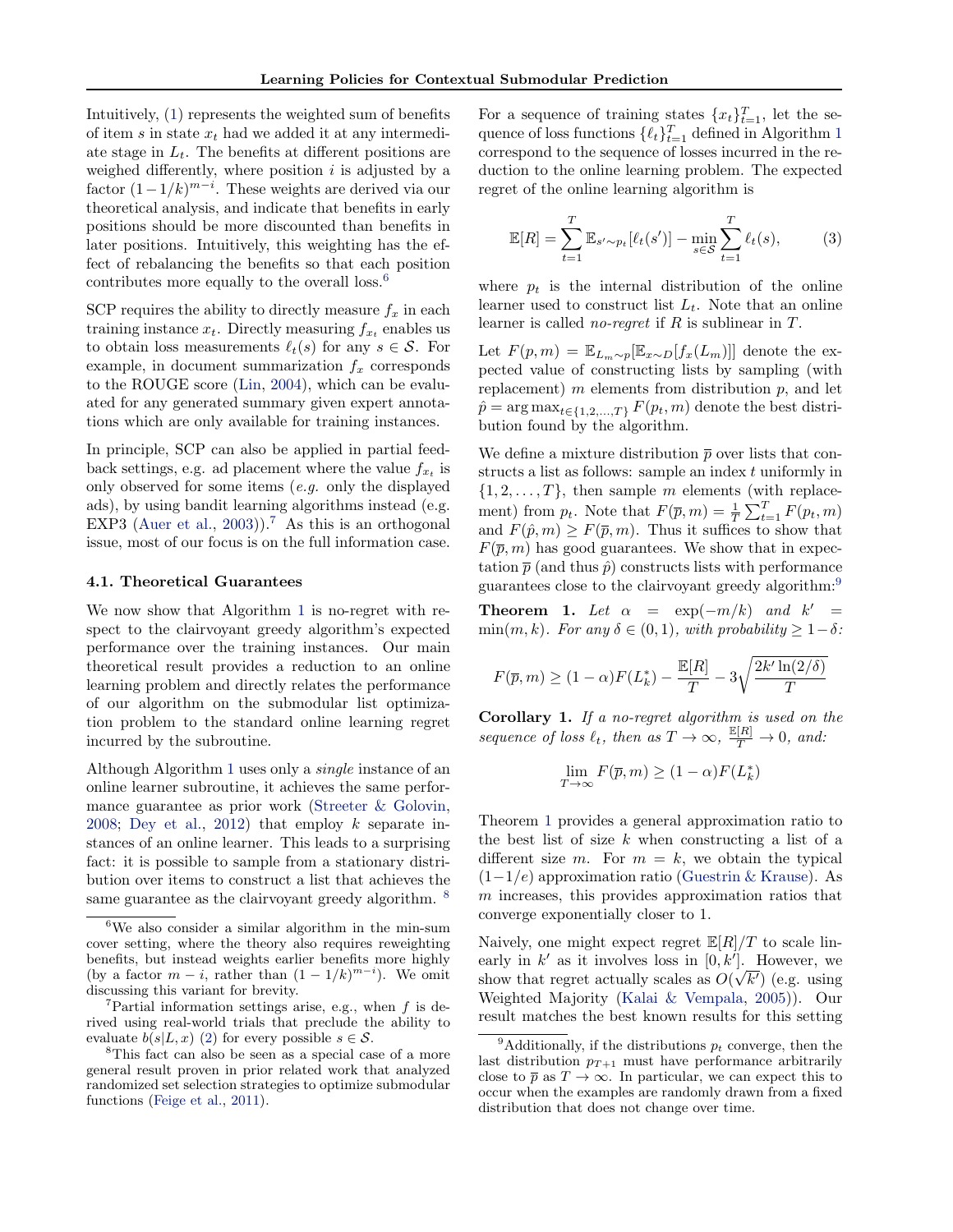.

<span id="page-4-0"></span>Algorithm 2 Submodular Contextual Policy (SCP) Algorithm.

**Input:** Set of items  $\mathcal{S}$ , policy class  $\tilde{\Pi}$ , length m of list we construct, length  $k$  of best list we compete against. Pick initial policy  $\pi_1$  (or distribution over policies) for  $t = 1$  to  $T$  do

Observe features of a sampled state  $x_t \sim D$  (e.g. features of user/document) Construct list  $L_t$  of m items using  $\pi_t$  with features of

 $x_t$  (or by sampling a policy for each position if  $\pi_t$  is a distribution over policies).

Define  $m$  new cost-sensitive classification examples  $\{(v_{ti}, c_{ti}, w_{ti})\}_{i=1}^m$  where:

- 1. v<sub>ti</sub> is the feature vector of state  $x_t$  and list  $L_{t,i-1}$
- 2. ct<sub>i</sub> is the cost vector such that  $\forall s \in S$ : c<sub>ti</sub>(s) =  $\max_{s' \in \mathcal{S}} b(s'|L_{t,i-1}, x_t) - b(s|L_{t,i-1}, x_t)$
- 3.  $w_{ti} = (1 1/k)^{m-i}$  is the weight of this example

 $\pi_{t+1} = \text{UPDATE}(\pi_t, \{ (v_{ti}, c_{ti}, w_{ti}) \}_{i=1}^m)$ end for return  $\pi_{T+1}$ 

[\(Streeter & Golovin,](#page-8-0) [2008\)](#page-8-0) while using a single online learner, and is especially beneficial in the contextual setting due to improved generalization (see Section 5).

Corollary 2. Using weighted majority with the optimal learning rate guarantees with probability  $\geq 1-\delta$ :

$$
F(\overline{p},m) \ge (1-\alpha)F(L_k^*) - O\left(\sqrt{\frac{k'\log(1/\delta)}{T}} + \sqrt{\frac{k'\log|\mathcal{S}|}{T}}\right)
$$

# 5. Contextual List Optimization with Stationary Policies

We now consider the contextual setting where features of each state  $x_t$  are observed before choosing the list. As mentioned, our goal here is to compete with the best list of policies  $(\pi_1, \pi_2, \ldots, \pi_k)$  from a hypothesis class Π. Each of these policies are assumed to choose an item solely based on features of the state  $x_t$ .

We consider embedding  $\Pi$  within a larger class,  $\Pi \subseteq \Pi$ , where policies  $\Pi$  are functions of both state and a partially chosen list. Then for any  $\pi \in \Pi$ ,  $\pi(x,L)$  corresponds to the item that policy  $\pi$  selects to append to list  $L$  given state  $x$ . We will learn a policy, or distribution of policies, from  $\tilde{\Pi}$  that attempts to generalize list construction across multiple positions.<sup>10</sup>

We present an extension of SCP to the contextual set-

ting (Algorithm 2). At each iteration, SCP constructs a list  $L_t$  for the state  $x_t$  (using its current policy or by sampling policies from its distribution over policies).

Analogous to the context-free setting, we define a loss function for the learner subroutine (UPDATE). We represent the loss using weighted cost-sensitive classification examples  $\{(v_{ti}, c_{ti}, w_{ti})\}_{i=1}^m$ , where  $v_{ti}$  denotes features of the state  $x_t$  and list  $L_{t,i-1}$ ,  $w_{ti} = (1 - 1/k)^{m-i}$ is the weight associated to this example, and  $c_{ti}$  is the cost vector specifying the cost of each item  $s \in \mathcal{S}$ 

$$
c_{ti}(s) = \max_{s' \in \mathcal{S}} b(s'|L_{t,i-1}, x_t) - b(s|L_{t,i-1}, x_t). \tag{4}
$$

The loss incurred by any policy  $\pi$  is defined by its loss on this set of cost-sensitive classification examples, i.e.

$$
\ell_t(\pi) = \sum_{i=1}^m w_{ti} c_{ti}(\pi(v_{ti})).
$$

These new examples are then used to update the policy (or distribution over policies) using a no-regret algorithm (UPDATE). This reduction effectively transforms the task of learning a policy for this submodular list optimization problem into a standard online  $cost$ -sensitive classification problem.<sup>11</sup> Analogous to the context-free setting, we can also extend to partial feedback settings where  $f$  is only partially measurable by using contextual bandit algorithms such as EXP4 [\(Auer et al.,](#page-8-0) [2003\)](#page-8-0) as the online learner (UPDATE).<sup>12</sup>

#### 5.1. No-Regret Cost-Sensitive Classification

Having transformed our problem into online costsensitive classification, we now present approaches that can be used to achieve no-regret on such tasks. For finite policy classes  $\Pi$ , one can again leverage any no-regret online algorithm such as Weighted Majority [\(Kalai & Vempala,](#page-8-0) [2005\)](#page-8-0). Weighted Majority maintains a distribution over policies in  $\Pi$  based on the loss  $\ell_t(\pi)$  of each  $\pi$ , and achieves regret at a rate of

$$
R = \sqrt{k' \log |\tilde{\Pi}|/T},
$$

for  $k' = \min(m, k)$ . In fact, the context-free setting can be seen as a special case, where  $\Pi = \Pi = \{\pi_s | s \in$  $\mathcal{S}\}\$ and  $\pi_s(v) = s$  for any v.

<sup>12</sup>Analogous to the context-free setting, partial information arises when  $c_{ti}$  (4) is not measurable for every  $s \in \mathcal{S}$ .

 $^{10}$ Competing against the best list of policies in  $\overline{\Pi}$  is difficult in general as it violates submodularity: policies can perform better when added later in the list (due to list features). Nevertheless, we can still learn from class  $\Pi$  and compete against the best list of policies in Π.

<sup>11</sup>This is similar to DAgger [\(Ross et al.,](#page-8-0) [2011a;b;](#page-8-0) [Ross](#page-8-0) [& Bagnell,](#page-8-0) [2012\)](#page-8-0) developed for sequential prediction problems like imitation learning. Our work can be seen as a specialization of DAgger for submodular list optimization, and ensures that we learn policies that pick good items under the lists they construct. Unlike prior work, our analysis leverages submodularity, leading to several modifications, and improved global optimality guarantees.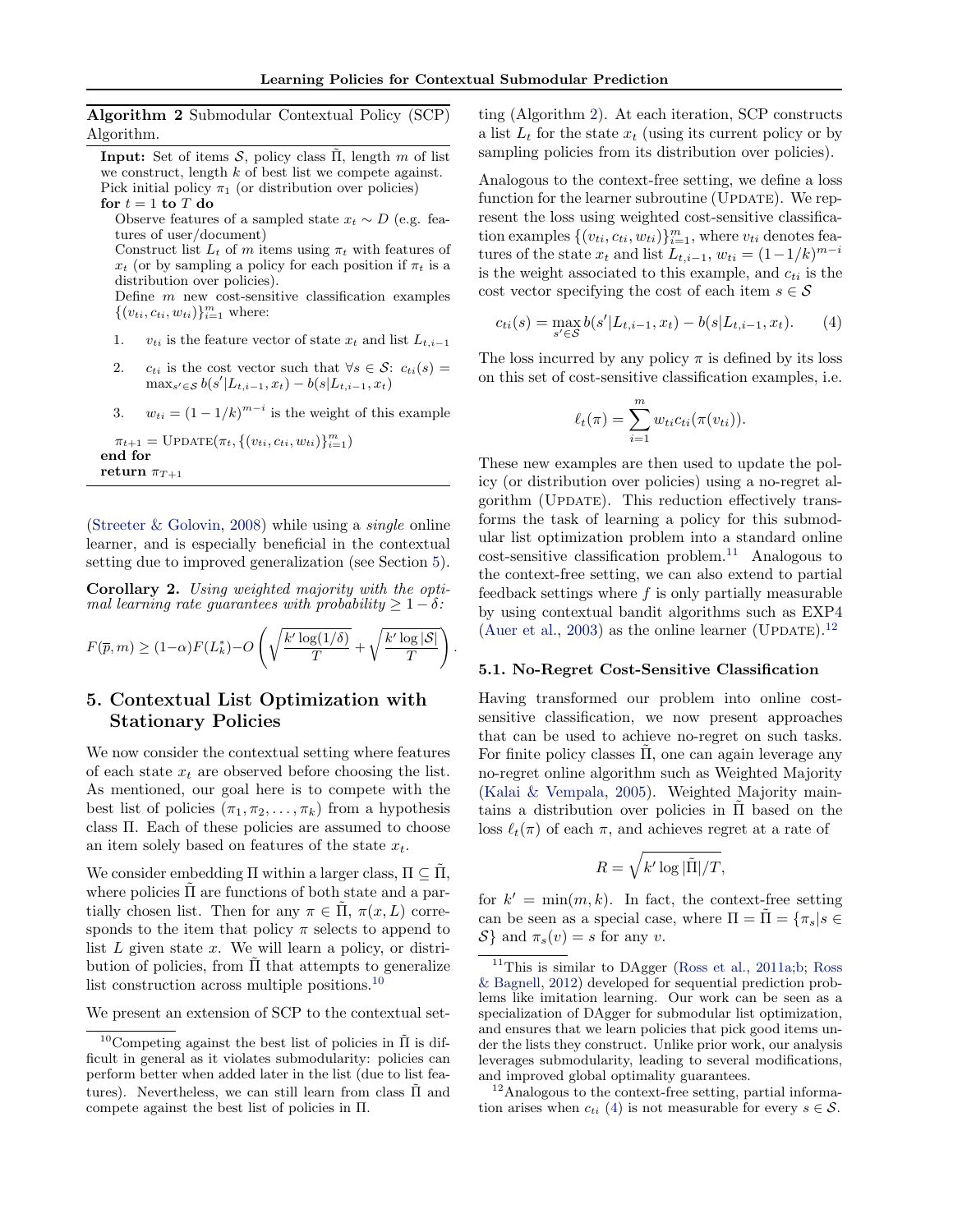However, achieving no-regret for infinite policy classes is in general not tractable. A more practical approach is to employ existing reductions of cost-sensitive classification problems to convex optimization problems, for which we can efficiently run no-regret convex optimization (e.g. gradient descent). These reductions effectively upper bound the cost-sensitive loss by a convex loss, and thus bound the original loss of the list prediction problem. We briefly describe two such reductions from [\(Beygelzimer et al.,](#page-8-0) [2005\)](#page-8-0):

Reduction to Regression We transform costsensitive classification into a regression problem of predicting the costs of each item  $s \in \mathcal{S}$ . Afterwards, the policy chooses the item with lowest predicted cost. We convert each weighted cost-sensitive example  $(v, c, w)$ into  $|\mathcal{S}|$  weighted regression examples.

For example, if we use least-squares linear regression, the weighted squared loss for a particular example  $(v, c, w)$  and policy h would be:

$$
\ell(h) = w \sum_{s \in \mathcal{S}} (h^\top v(s) - c(s))^2.
$$

Reduction to Ranking Another useful reduction transforms the problem into a "ranking" problem that penalizes ranking an item s above another better item  $s'$ . In our experiments, we employ a weighted hinge loss, and so the penalty is proportional to the difference in cost of the misranked pair. For each costsensitive example  $(v, c, w)$ , we generate  $|S|(|S|-1)/2$ ranking examples for every distinct pair of items  $(s, s')$ , where we must predict the best item among  $(s, s')$  (potentially by a margin), with a weight of  $w|c(s) - c(s')|$ .

For example, if we train a linear SVM [\(Joachims,](#page-8-0) [2005\)](#page-8-0), we obtain a weighted hinge loss of the form:

$$
w|\delta_{s,s'}| \max(0, 1 - h^{\top}(v(s) - v(s')) \text{sign}(\delta_{s,s'})),
$$

where  $\delta_{s,s'} = c(s) - c(s')$  and h is the linear policy. At prediction time, we simply predict the item  $s^*$  with highest score,  $s^* = \text{argmax}_{s \in \mathcal{S}} h^{\top} v(s)$ . This reduction proves advantageous whenever it is easier to predict pairwise rankings rather than the actual cost.

#### 5.2. Theoretical Guarantees

We now present contextual performance guarantees for SCP that relate performance on the submodular list optimization task to the regret of the corresponding online cost-sensitive classification task. Let  $\ell_t : \Pi \to \mathbb{R}$ compute the loss of each policy  $\pi$  on the cost-sensitive classification examples  $\{v_{ti}, c_{ti}, w_{ti}\}_{i=1}^m$  collected in Al-gorithm [2](#page-4-0) for state  $x_t$ . We use  $\{\ell_t\}_{t=1}^T$  as the sequence of losses for the online learning problem.

For a deterministic online algorithm that picks the sequence of policies  $\{\pi_t\}_{t=1}^T$ , the regret is

$$
R = \sum_{t=1}^{T} \ell_t(\pi_t) - \min_{\pi \in \tilde{\Pi}} \sum_{t=1}^{T} \ell_t(\pi).
$$

For a randomized online learner, let  $\pi_t$  be the distribution over policies at iteration  $t$ , with expected regret

$$
\mathbb{E}[R] = \sum_{t=1}^T \mathbb{E}_{\pi'_t \sim \pi_t} [\ell_t(\pi'_t)] - \min_{\pi \in \tilde{\Pi}} \sum_{t=1}^T \ell_t(\pi).
$$

Let  $F(\pi, m) = \mathbb{E}_{L_{\pi,m}\sim\pi}[\mathbb{E}_{x\sim D}[f_x(L_{\pi,m}(x))]]$  denote the expected value of constructing lists by sampling (with replacement) m policies from distribution  $\pi$  (if  $\pi$  is a deterministic policy, then this means we use the same policy at each position in the list). Let  $\hat{\pi} = \arg \max_{t \in \{1, 2, ..., T\}} F(\pi_t, m)$  denote the best distribution found by the algorithm in hindsight.

We use a mixture distribution  $\bar{\pi}$  over policies to construct a list as follows: sample an index t uniformly in  $\{1, 2, \ldots, T\}$ , then sample m policies from  $\pi_t$  to construct the list. As before, we note that  $F(\overline{\pi}, m) = \frac{1}{T} \sum_{t=1}^{T} F(\pi_t, m)$ , and  $F(\hat{\pi}, m) \ge F(\overline{\pi}, m)$ . As such, we again focus on proving good guarantees for  $F(\overline{\pi}, m)$ , as shown by the following theorem.

**Theorem 2.** Let  $\alpha = \exp(-m/k)$ ,  $k' = \min(m, k)$ and pick any  $\delta \in (0,1)$ . After T iterations, for deterministic online algorithms, we have that with probability at least  $1 - \delta$ :

$$
F(\overline{\pi},m) \ge (1-\alpha)F(L_{\pi,k}^*) - \frac{R}{T} - 2\sqrt{\frac{2\ln(1/\delta)}{T}}.
$$

Similarly, for randomized online algorithms, with probability at least  $1 - \delta$ :

$$
F(\overline{\pi},m) \ge (1-\alpha)F(L_{\pi,k}^*) - \frac{\mathbb{E}[R]}{T} - 3\sqrt{\frac{2k'\ln(2/\delta)}{T}}.
$$

Thus, as in the previous section, a no-regret algorithm must achieve  $F(\overline{\pi}, m) \ge (1 - \alpha) F(L^*_{\pi,k})$  with high probability as  $T \to \infty$ . This matches similar guarantees provided in [\(Dey et al.,](#page-8-0) [2012\)](#page-8-0). Despite having similar guarantees, we intuitively expect SCP to outperform [\(Dey et al.,](#page-8-0) [2012\)](#page-8-0) in practice because SCP can use all data to train a single predictor, instead of being split to train  $k$  separate ones. We empirically verify this intuition in Section [6.](#page-6-0)

When using surrogate convex loss functions (such as regression or ranking loss), we provide a general result that applies if the online learner uses any convex upper bound of the cost-sensitive loss. An extra penalty term is introduced that relates the gap between the convex upper bound and the original cost-sensitive loss: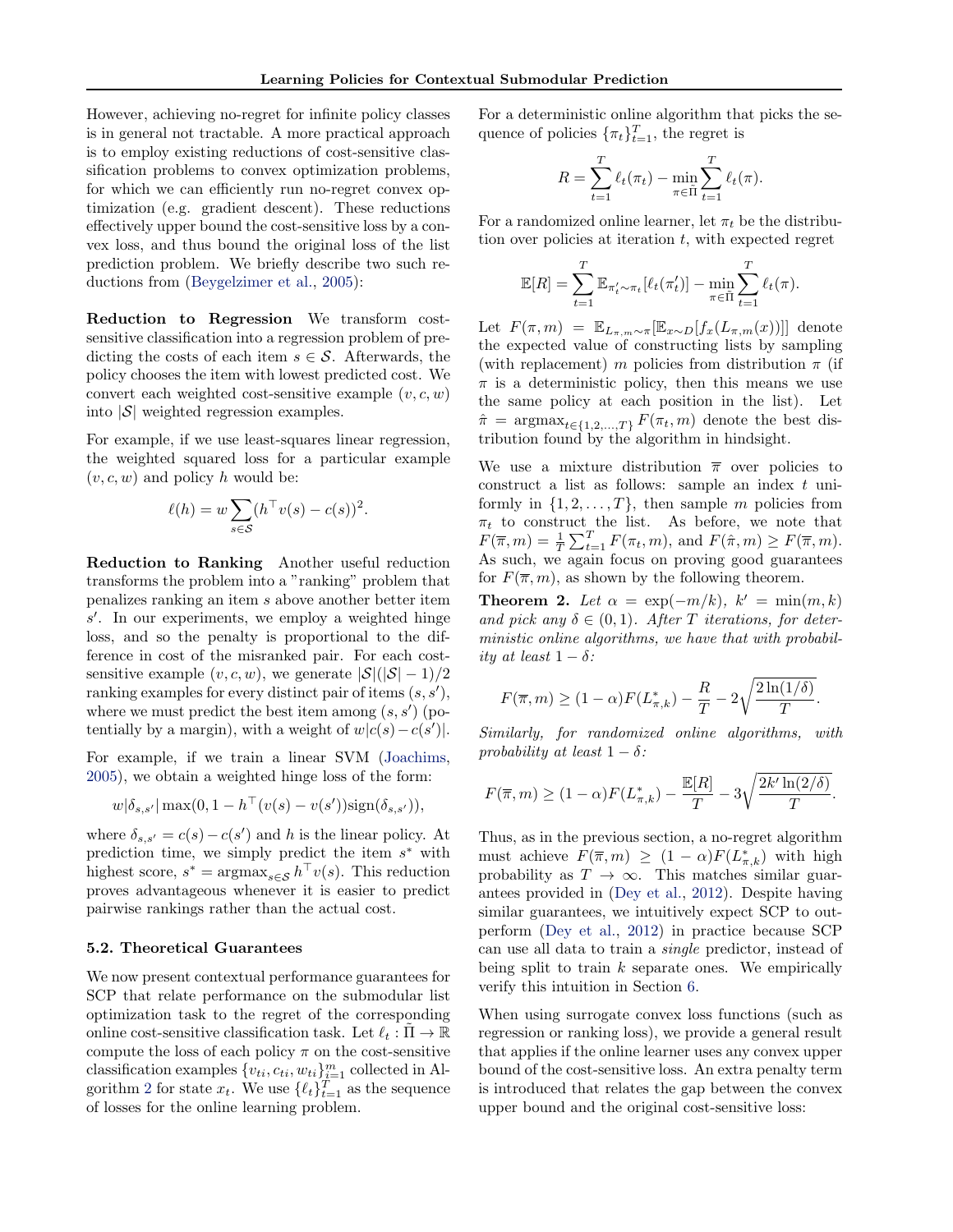<span id="page-6-0"></span>Corollary 3. Let  $\alpha = \exp(-m/k)$  and  $k' =$  $\min(m, k)$ . If we run an online learning algorithm on the sequence of convex loss  $C_t$  instead of  $\ell_t$ , then after T iterations, for any  $\delta \in (0,1)$ , we have that with probability at least  $1 - \delta$ :

$$
F(\overline{\pi},m) \ge (1-\alpha)F(L_{\pi,k}^*) - \frac{\tilde{R}}{T} - 2\sqrt{\frac{2\ln(1/\delta)}{T}} - \mathcal{G}
$$

where  $\tilde{R}$  is the regret on the sequence of convex loss  $C_t$ , and  $\mathcal G$  is defined as

$$
\frac{1}{T} \left[ \sum_{t=1}^{T} (\ell_t(\pi_t) - C_t(\pi_t)) + \min_{\pi \in \tilde{\Pi}} \sum_{t=1}^{T} C_t(\pi) - \min_{\pi' \in \tilde{\Pi}} \sum_{t=1}^{T} \ell_t(\pi') \right]
$$

and denotes the "convex optimization gap" that measures how close the surrogate  $C_t$  is to minimizing  $\ell_t$ .

This result implies that using a good surrogate convex loss for no-regret convex optimization will lead to a policy that has a good performance relative to the optimal list of policies. Note that the gap  $\mathcal G$  often may be small or non-existent. For instance, in the case of the reduction to regression or ranking,  $\mathcal{G} = 0$  in realizable settings where there exists a "perfect" predictor in the class. Similarly, in cases where the problem is near-realizable we would expect  $\mathcal G$  to be small.<sup>13</sup>

#### 6. Experimental Results

### 6.1. Robotic Manipulation Planning

We applied SCP to a manipulation planning task for a 7 degree-of-freedom robot manipulator. The goal is to predict a set of initial trajectories so as to maximize the chance that one of them leads to a collision-free trajectory. We use local trajectory optimization techniques such as CHOMP [\(Ratliff et al.,](#page-8-0) [2009\)](#page-8-0), which have proven effective in quickly finding collision-free trajectories using local perturbations of an initial trajectory. Note that selecting a diverse set of initial trajectories is important since local techniques such as CHOMP often get stuck in local optima.<sup>14</sup>

We use the dataset from [\(Dey et al.,](#page-8-0) [2012\)](#page-8-0). It consists of 310 training and 212 test environments of random obstacle configurations around a target object, and 30 initial seed trajectories. In each environment, each seed trajectory has 17 features describing the spatial properties of the trajectory relative to obstacles.<sup>15</sup>

Following [\(Dey et al.,](#page-8-0) [2012\)](#page-8-0), we employ a reduction of cost-sensitive classification to regression as explained in Section [5.1.](#page-4-0) We compare SCP to ConSeqOpt [\(Dey](#page-8-0) [et al.,](#page-8-0) [2012\)](#page-8-0) (which learns k separate predictors), and Regression (regress success rate from features to sort seeds; this accounts for relevance but not diversity).

Figure [1](#page-7-0) (left) shows the failure probability over the test environments versus the number of training environments. ConSeqOpt employs a reduction to  $k$  classifiers. As a consequence, ConSeqOpt faces data starvation issues for small training sizes, as there is little data available for training predictors lower in the list.<sup>16</sup> In contrast, SCP has no data starvation issue and outperforms both ConSeqOpt and Regression.

#### 6.2. Personalized News Recommendation

We built a stochastic user simulation based on 75 user preferences derived from a user study in [\(Yue &](#page-8-0) [Guestrin,](#page-8-0) [2011\)](#page-8-0). Using this simulation as a training oracle, our goal is to learn to recommend articles to any user (depending on their contextual features) to minimize the failure case where the user does not like any of the recommendations.<sup>17</sup>

Articles are represented by features, and user preferences by linear weights. We derived user contexts by soft-clustering users into groups, and using corrupted group memberships as contexts.

We perform five-fold cross validation. In each fold, we train SCP and ConSeqOpt on 40 users' preferences, use 20 users for validation, and then test on the heldout 15 users. Training, validation and testing are all performed via simulation. Figure [1](#page-7-0) (middle) shows the results, where we see the recommendations made by SCP achieves significantly lower failure rate as the number of recommendations is increased from 1 to 5.

#### 6.3. Document Summarization

In the extractive multi-document summarization task, the goal is to extract sentences (with character budget B) to maximize coverage of human-annotated summaries. Following the experimental setup from [\(Lin &](#page-8-0) [Bilmes,](#page-8-0) [2010\)](#page-8-0) and [\(Kulesza & Taskar,](#page-8-0) [2011\)](#page-8-0), we use

<sup>&</sup>lt;sup>13</sup>We conjecture that this gap term  $\mathcal G$  is not specific to our particular scenario, but rather is (implicitly) always present whenever one attempts to optimize classification accuracy via surrogate convex optimization.

<sup>14</sup>I.e., similar or redundant inital trajectories will lead to the same local optima.

 $^{15}{\rm In}$  addition to the base features, we add features of the

current list w.r.t. each initial trajectory. We use the per feature minimum absolute distance and average absolute value of the distance to the features of initial trajectories in the list. We also use a bias feature always set to 1, and an indicator feature which is 1 when selecting the element in the first position, 0 otherwise.

<sup>16</sup>When a successful seed is found, benefits at later positions are 0. This effectively discards training environments for training classifiers lower in the list in ConSeqOpt.

 $17$ Also known as abandonment [\(Radlinski et al.,](#page-8-0) [2008\)](#page-8-0).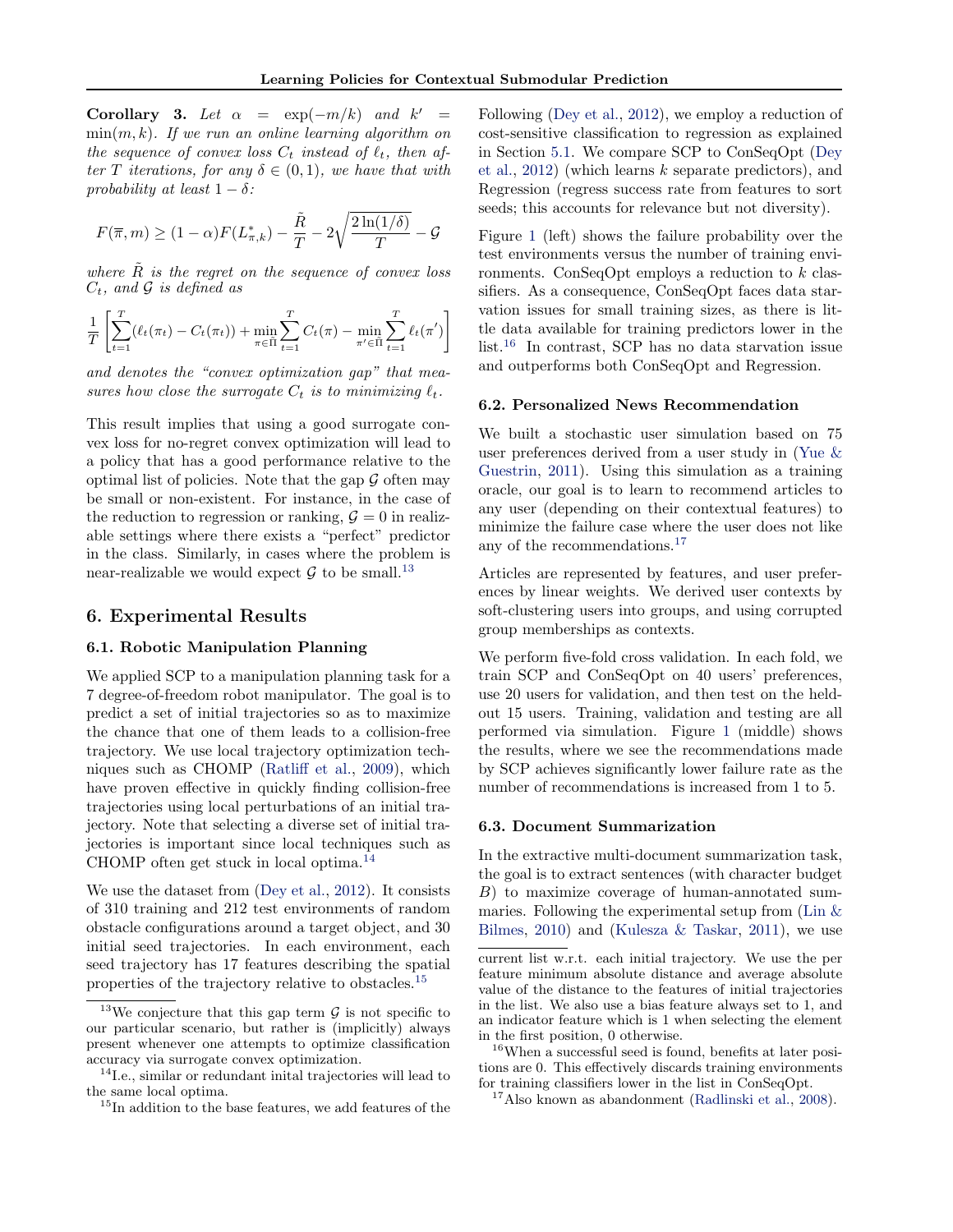<span id="page-7-0"></span>

Figure 1. (a)SCP performs better at even low data availability while ConSeqOpt suffers from data starvation issues (b) With increase in slots SCP predicts news articles which have lower probability of the user not clicking on any of them compared to ConSeqOpt (c) ROUGE-1R scores with respect to the size of the training data

data from the Document Understanding Conference (DUC) 2003 and 2004 (Task 2) [\(Dang,](#page-8-0) [2005\)](#page-8-0). Each training or test instance corresponds to a cluster of documents, and contains approximately 10 documents belonging to the same topic and four human reference summaries. We train on the 2003 data (30 clusters) and test on the 2004 data (50 clusters). The budget is  $B = 665$  bytes, including spaces.

We use the ROUGE [\(Lin,](#page-8-0) [2004\)](#page-8-0) unigram statistics (ROUGE-1R, ROUGE-1P, ROUGE-1F) for performance evaluation. Our method directly attempts to optimize the ROUGE-1R objective with respect to the reference summaries, which can be easily shown to be monotone submodular [\(Lin & Bilmes,](#page-8-0) [2011\)](#page-8-0).

We aim to predict sentences that are both short and informative. Therefore we maximize the normalized marginal benefit,

$$
b'(s|L_{t,i-1}) = b(s|L_{t,i-1})/l(s),
$$
\n(5)

where  $l(s)$  is the length of the sentence  $s$ <sup>18</sup>. We use a reduction to ranking as described in Section [5.1](#page-4-0) using (5). While not performance-optimized, our approach takes less than 15 minutes to train.

Following [\(Kulesza & Taskar,](#page-8-0) [2011\)](#page-8-0), we consider features  $f_i$  for each sentence consisting of quality features  $q_i$  and similarity features  $\phi_i$   $(f_i = [q_i^T, \phi_i^T]^T)$ . The quality features, attempt to capture the representativeness for a single sentence. Similarity features  $q_i$ for sentence  $s_i$  as we construct the list  $L_t$  measure a notion of distance of a proposed sentence to sentences already included in the set.<sup>19</sup>

| System          | ROUGE-1F         | ROUGE-1P         | $ROUGE-1R$       |
|-----------------|------------------|------------------|------------------|
| SubMod          | 37.39            | 36.86            | 37.99            |
| <b>DPP</b>      | 38.27            | 37.87            | 38.71            |
| ConSeqOpt       | $39.02 \pm 0.07$ | $39.08 \pm 0.07$ | $39.00 \pm 0.12$ |
| SCP             | $39.15 + 0.15$   | $39.16 + 0.15$   | $39.17 + 0.15$   |
| Greedy (Oracle) | 44.92            | 45.14            | 45.24            |

Table 1. ROUGE unigram score on the DUC 2004 test set

Table 1 shows the performance (Rouge unigram statistics) comparing SCP with existing algorithms. We observe that SCP outperforms existing state-of-the-art approaches, which we denote SubMod [\(Lin & Bilmes,](#page-8-0) [2010\)](#page-8-0) and DPP [\(Kulesza & Taskar,](#page-8-0) [2011\)](#page-8-0). "Greedy (Oracle)" corresponds to the clairvoyant oracle that directly optimizes the test Rouge score and thus serves as an upper bound on this class of techniques. Figure 1 (right) plots Rouge-1R performance as a function of the size of training data, suggesting SCP's superior data-efficiency compared to ConSeqOpt.

### Acknowledgements

This research was supported in part by NSF NRI Purposeful Prediction project and ONR MURIs Decentralized Reasoning in Reduced Information Spaces and Provably Stable Vision-Based Control. Yisong Yue was also supported in part by ONR (PECASE) N000141010672 and ONR Young Investigator Program N00014-08-1-0752. We gratefully thank Martial Hebert for valuable discussions and support.

<sup>18</sup>This results in a knapsack constrained optimization problem. We expect our approach to perform well in this setting, but defer a formal analysis for future work.

 $19$  A variety of similarity features were considered, with

the simplest being average squared distance of tf-idf vectors. Performance was very stable across different features. The experiments presented use three types: 1) following the idea in [\(Kulesza & Taskar,](#page-8-0) [2011\)](#page-8-0) of similarity as a volume metric, we compute the squared volume of the parallelopiped spanned by the TF-IDF vectors of sentences in the set  $L_{t,k} \cup s_i$ ; 2) the product between  $\det(G_{L_{t,k} \cup s_i})$  and the quality features; 3) the minimum absolute distance of quality features between  $s_i$  and each element in  $L_{t,k}$ .